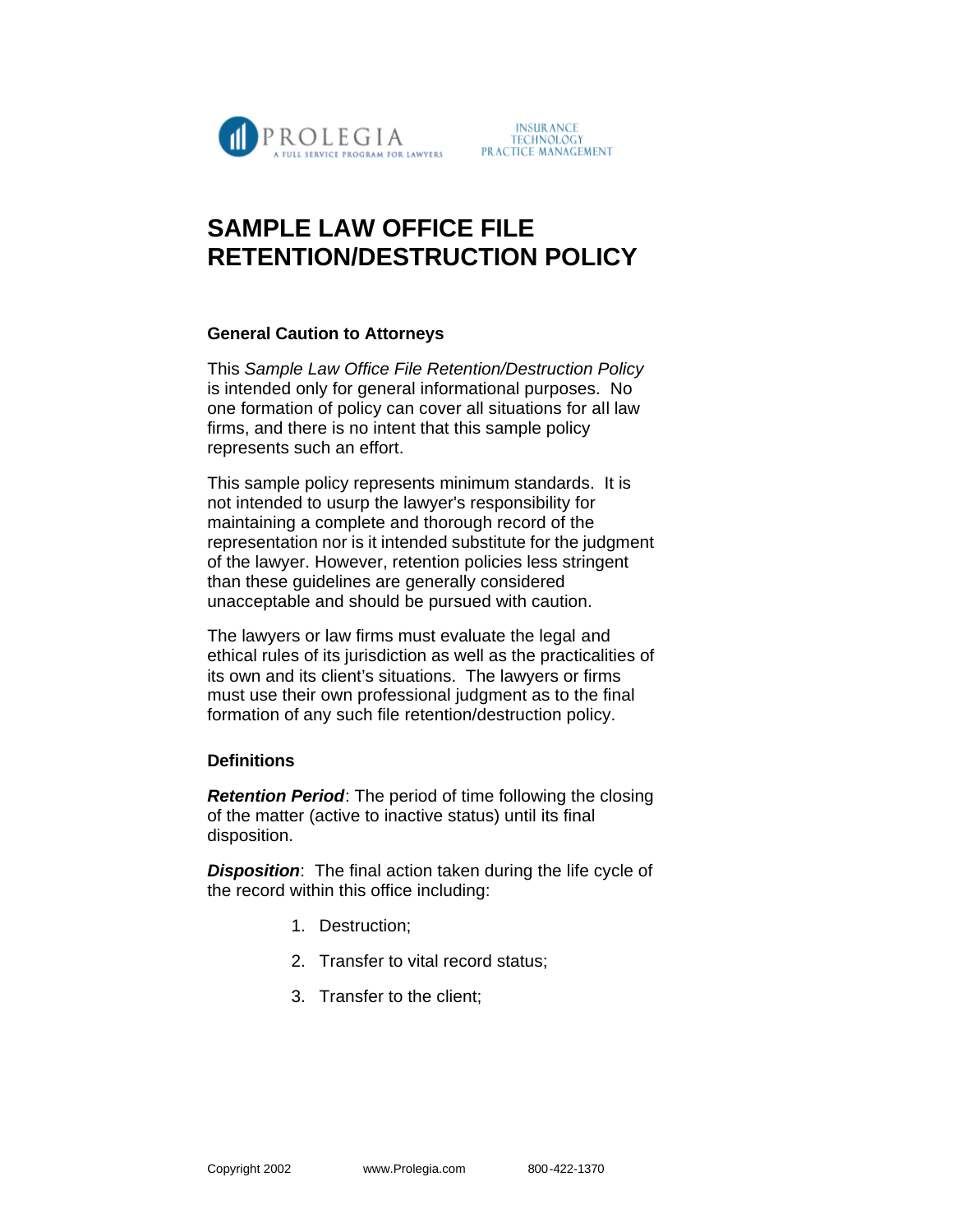- 4. Transfer to third-party (such as another lawyer or law firm);
- 5. Permanent retention.

*Vital Record*: Any record that must receive the highest level of protection because of its necessity to protect the interests of the lawyer or the firm and essential to the resumption of business. These records must be secured in a destruction proof environment such as a fire proof safe or vault.

### **Retention Guidelines**

- 1) **File Closing:** A client file shall be reviewed by the lawyer before being closed and prepared for storage. Closing of a file should be in accordance with a prescribed written policy which should consider the following factors:
	- a) No file shall be closed and scheduled for destruction under a retention schedule until all matters relating to the resolution of all matters relating to the representation as follows:
		- i) **All Matters**: Discharge by client or withdrawal from representation by firm.
		- ii) **Litigation**: Satisfaction of judgment. Final dismissal of action because of settlement or exhaustion or abandonment, with client consent, of all appellate options.
		- iii) **Bankruptcy claims and filings**: Discharge or debtor payment of claim or discharge of trustee or receiver.
		- iv) **Dissolution of marriage**: Final judgment or dismissal of action, or date upon which marital settlement agreement is no longer effective, except when minor child custody is involved in which event the date of the last minor child's reaching majority.
		- v) **Probate claims and estate administration**: Acceptance of final accounting.
		- vi) **Tort claims**: Final judgment or dismissal of action except when minor involved, in which event the date of such minor reaching majority.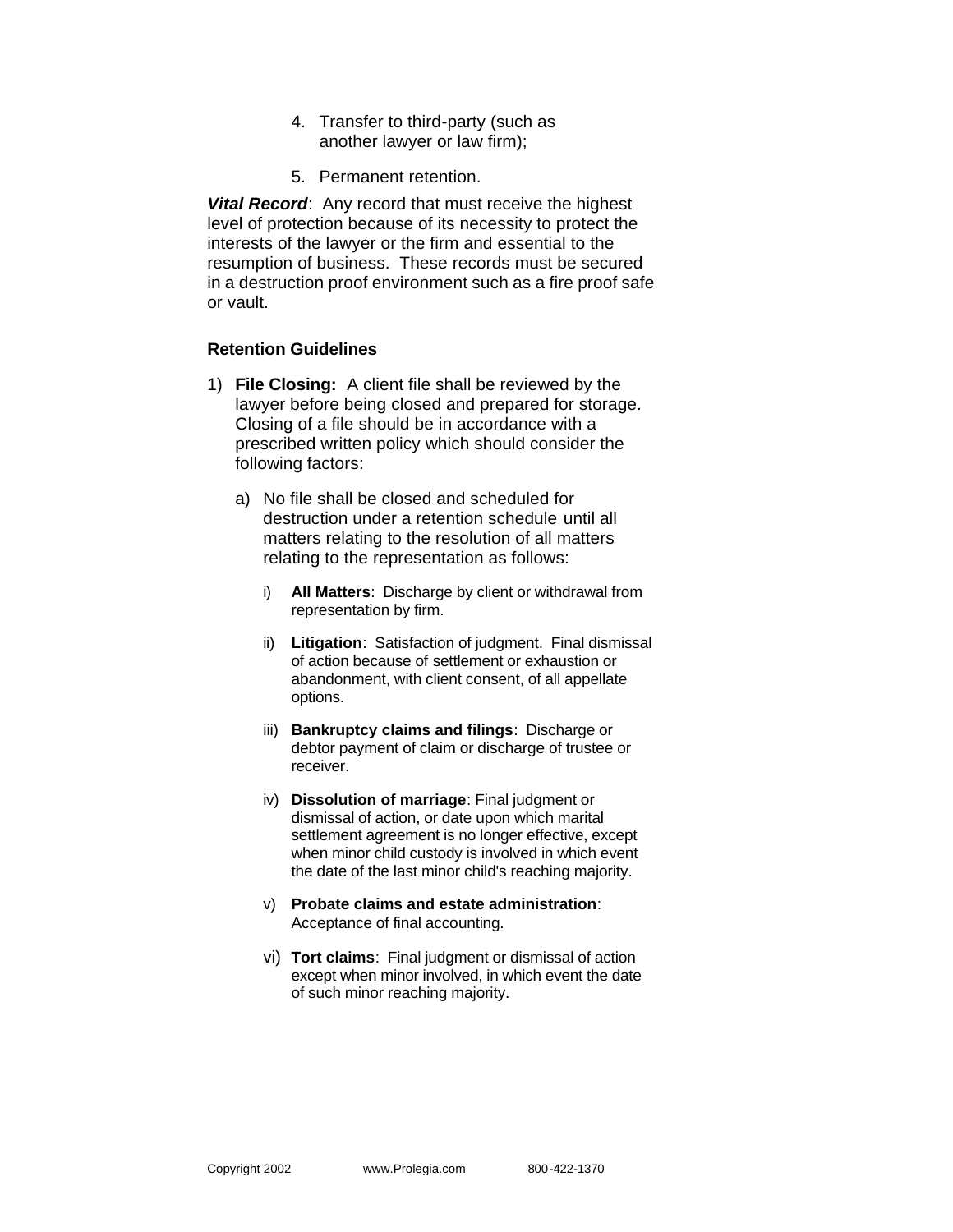vii) **Real estate transactions**: Settlement date, judgment or foreclosure, or other completion of matter.

viii) **Leases**. Termination of lease.

- b) A file cannot be closed until all outstanding fees are paid or discharged.
- c) A file cannot be closed until there is a final distribution and accounting of all trust account balances relating to the file.
- d) A file cannot be closed until the responsible attorney examines the file to identify all client property and that client property has been returned to the client or is stored as a vital record, if necessary. Included in this category are such personal documents as tax records, expense records, bank records, deeds, corporate documents etc.
- e) At the discretion of the lawyer, the file can be culled of unnecessary material:
	- i) Legal memoranda, briefs, pleadings, and other documents that can be reproduced from other sources.
	- ii) Drafts of documents otherwise preserved in final form unless the process of creating the final document might later be an issue. Marked-up copies are often useful in the event questions later arise
	- iii) Notes and memoranda recording nonpublic information regarding a client or its adversary can be destroyed.
	- iv) Copies of published opinions and other available published material.
	- v) Duplicate documents.
	- vi) Depositions may be culled particularly if electronic transcriptions are available.
	- vii) Extraneous material such as scratch pads, legal pads, and paper clips.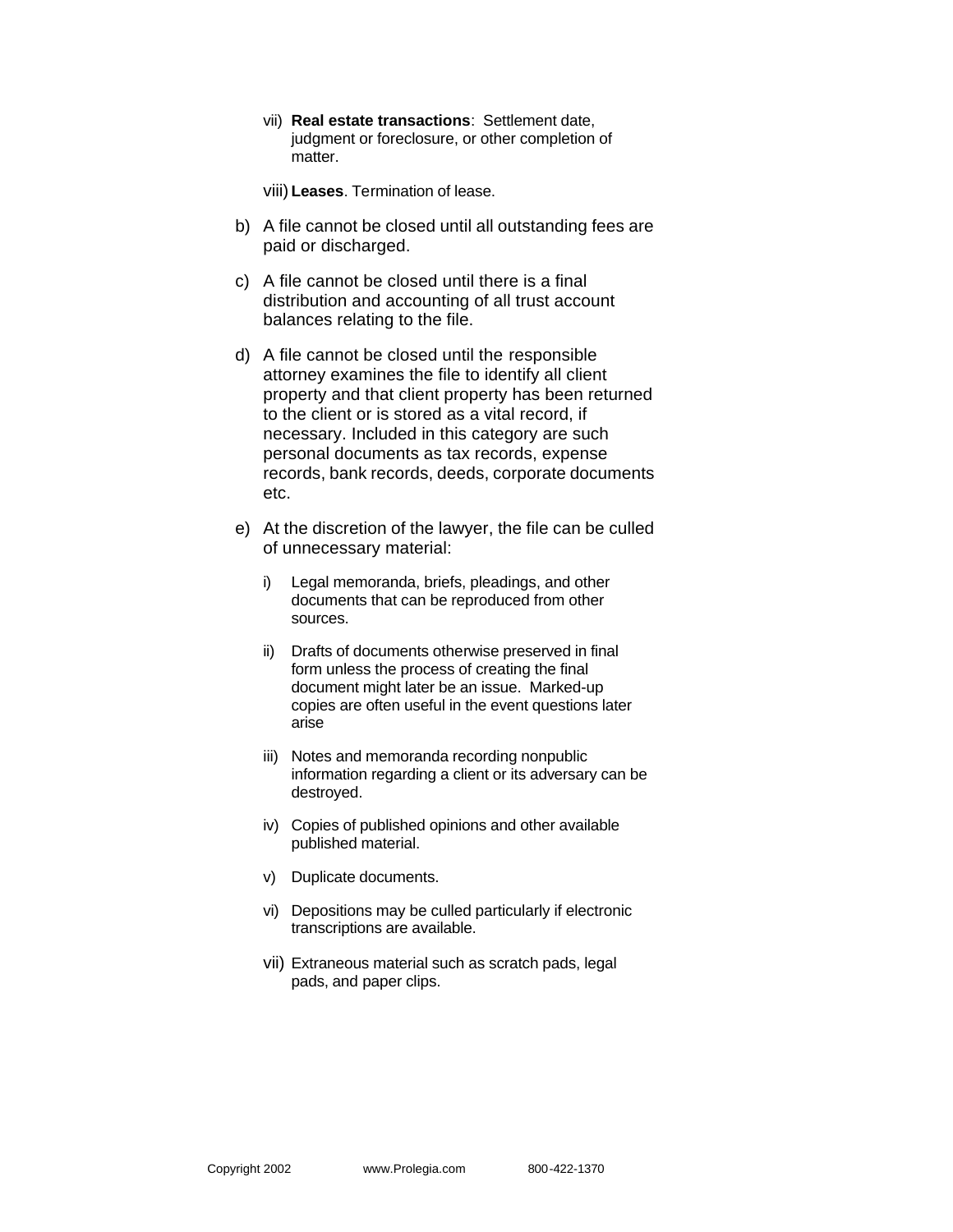- 2) All files shall be maintained in storage for a minimum of ten (10) years beyond the closing date of the file.
	- a) Closed files will be stored:
		- i) On-site for the first two (2) years after closing.
		- ii) Off-site after the first two (2) years after closing.
	- b) Storage facilities:
		- i) Must be physically secure to protect client confidences.
		- ii) Must be reasonably safe from environmental factors such as wetness.
	- c) Off-site storage is [Name & Address of storage facility]

### **Destruction Guidelines**

- 1) After a minimum of ten (10) years files may be reviewed by an attorney for possible destruction..
- 2) No file may be destroyed until it has been reviewed individually by an attorney and found suitable for destruction.
	- a) Any client property found in the file must be returned to the client
	- b) The attorney shall exercise professional judgment in determining whether a particular file is suitable for destruction erring on the side of retaining the file if there is any reason why the file may be needed in the future. Those reasons include, but are not limited to:
		- i) The statute of limitation for malpractice claims has been tolled or has not yet run.
		- ii) The underlying case involved a minor who has not yet reached the age of majority.
		- iii) The file involved a troublesome client or outcome.
		- iv) The file involved an area of law or cause of action where either for substantive reasons or client relations reasons, information in the file may be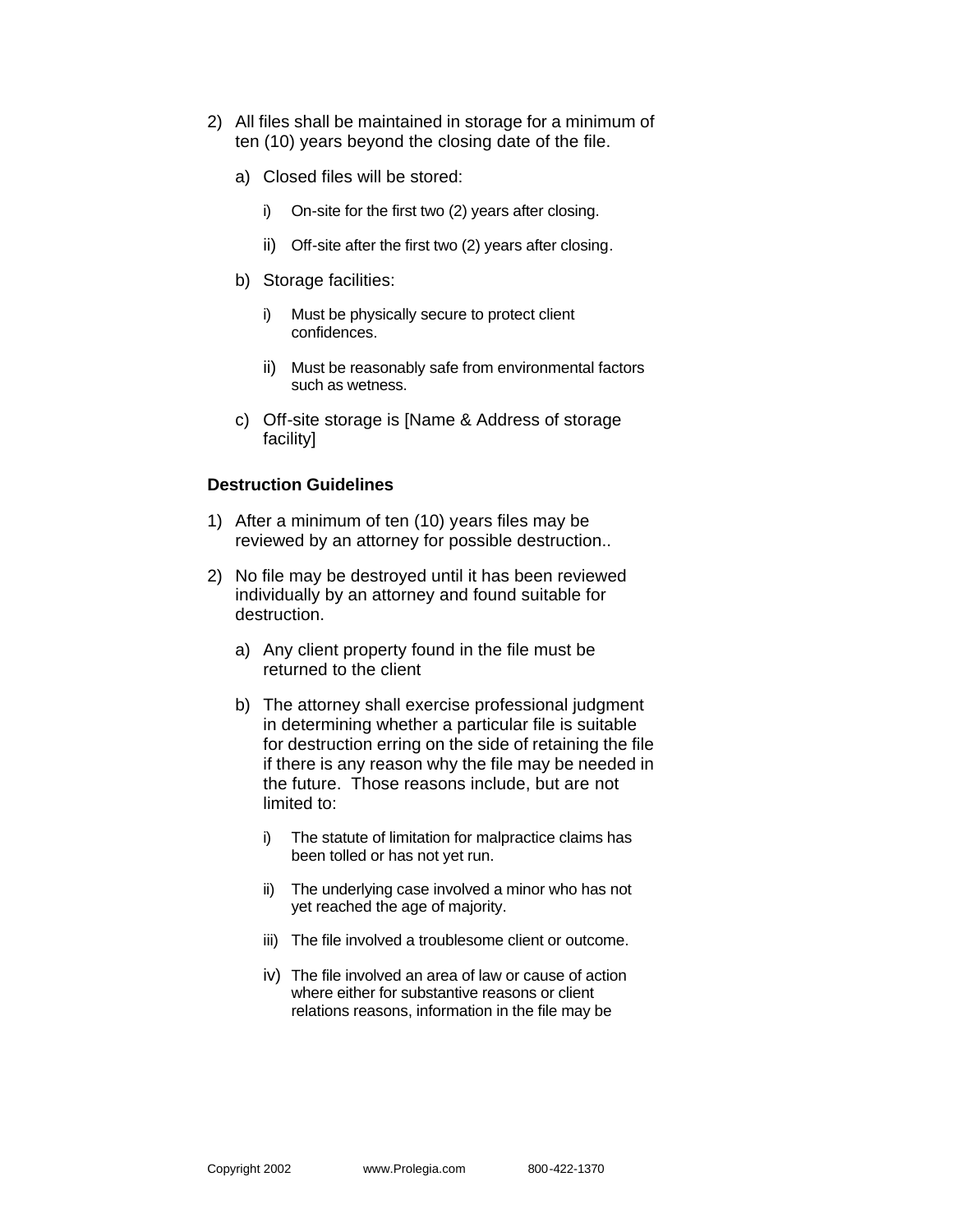needed in the future. These include, but are not limited to:

- (1) **Unsatisfied Judgments**: File must be retained until judgment is satisfied or can no longer be renewed allowing time for the malpractice statute of limitation to pass after judgment can no longer be renewed.
- (2) **Minor children**: Files involving minor children must be retained until the youngest child involved becomes of age plus additional time for the statute of limitations to run
- (3) **Divorce files**: Should be permanently retained when alimony or spousal maintenance is involved. When minor children are involved, the file must be retained at least until the youngest minor child involved reaches the age of majority, allowing additional time for the statute of limitations to run.
- (4) **Structured settlements**: Should be retained until that settlement is final.
- (5) **Collection** files should be retained until paid or if judgment is outstanding, see guidelines for "Unsatisfied Judgments."
- (6) **Chapter 11 Bankruptcy**: Files should be retained permanently.
- (7) **Criminal cases**: Files involving incarceration should be retained for the length of the incarceration.
- (8) **Estate planning**: Files should be retained permanently, including: wills and trusts; pension and profit sharing plans; and tax files; all of which should be treated as vital documents.
- (9) **Certain documents** need to be retained permanently if not returned to the client:
	- (a) recorded deeds;
	- (b) accountants' audit reports;
	- (c) tax returns (including all related documents and worksheets);
	- (d) year end financial statements and depreciation schedules;
	- (e) accounting journals;
	- (f) bills of sale (for important purchases)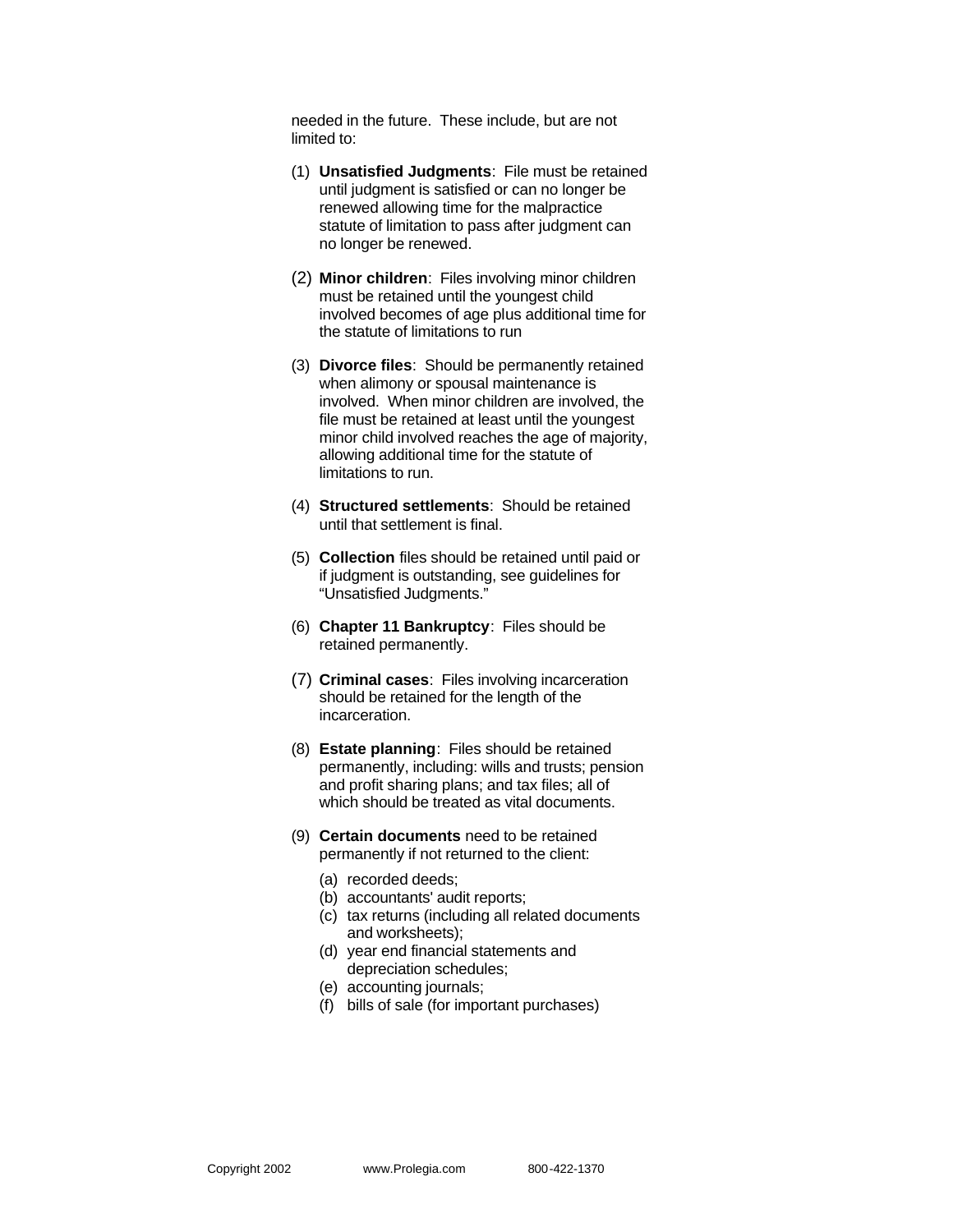- (g) minute books, bylaws, and certificates of incorporation;
- (h) capital stock and bond records dealing with capital structure;
- (i) insurance policies and records;
- (j) property records and property appraisals;
- (k) copyright and trademark registrations;
- (l) patents and all related documents and correspondence;
- (m) major contracts and leases;
- (n) actuarial reports.
- 3) Before any file is destroyed, the client is to be informed of the pending destruction and given opportunity to object and personally retain the file:
	- a) A letter will be sent to the client stating that:
		- i) The firm is happy to have been of service to the client in the past.
		- ii) The length of time the file has been held.
		- iii) In accordance with firm policy, files held longer than ten (10) years will be destroyed.
		- iv) The client may obtain the file if desired.
		- v) The file is schedule for destruction 90-days after the date the letter is mailed.
		- vi) If the firm has not heard back from the client, the firm will assume that the client has no objections to destruction of the file.
		- vii) If the client has any further legal issues, the firm would be happy to be of further service.
	- b) The letter need only be sent by first-class mail.
	- c) Disposition of files by response to letter:
		- i) If letter returns undelivered retain file permanently.
		- ii) If client consents for there is no response within 90 days, - file may be destroyed.
		- iii) If client desires the file.
			- (1) A copy of file should be made and retained.